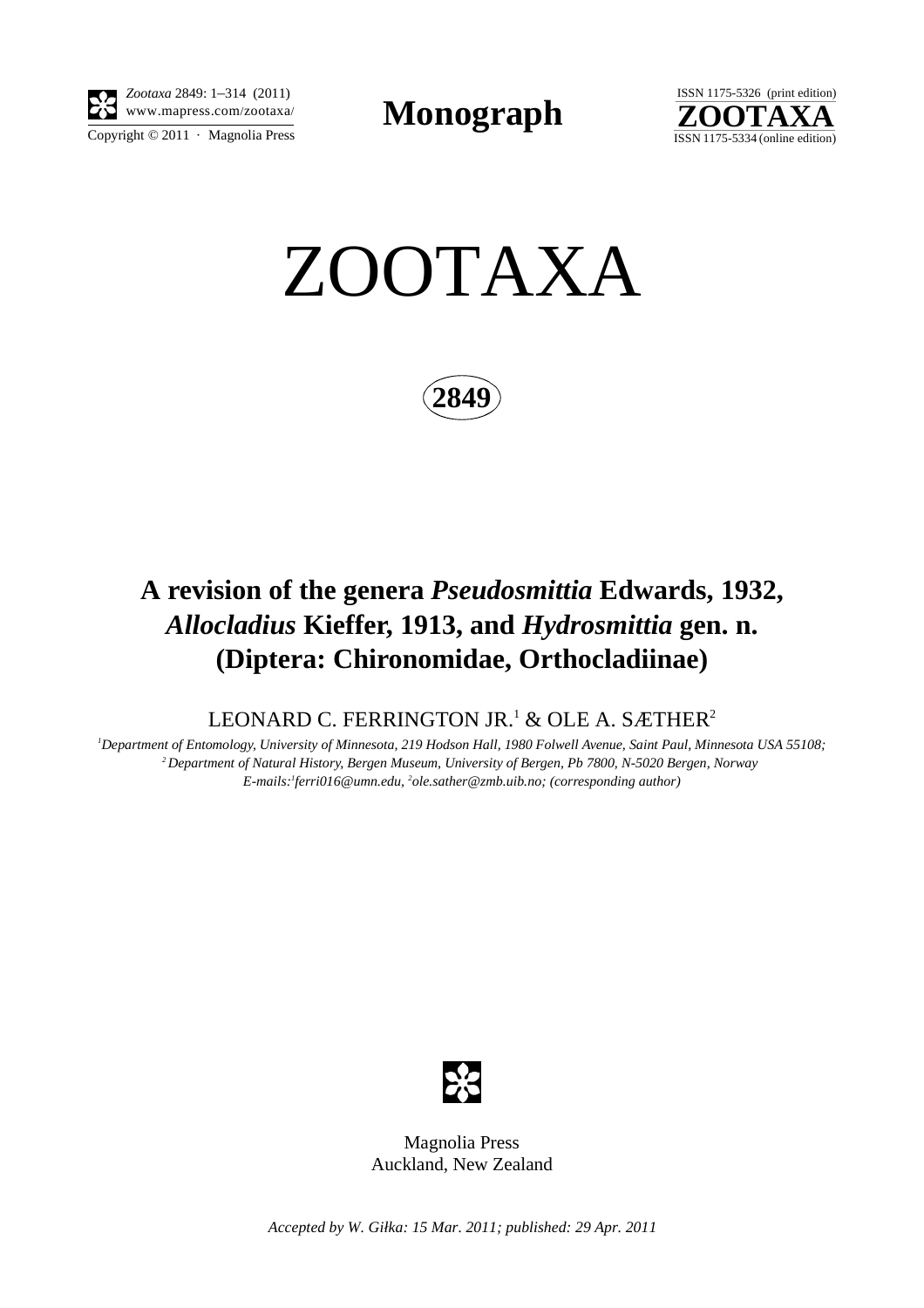LEONARD C. FERRINGTON JR. & OLE A. SÆTHER **A revision of the genera** *Pseudosmittia* **Edwards, 1932,** *Allocladius* **Kieffer, 1913, and** *Hydrosmittia* **gen. n. (Diptera: Chironomidae, Orthocladiinae)** (*Zootaxa* 2849)

314 pp.; 30 cm. 29 Apr. 2011 ISBN 978-1-86977-673-2 (paperback) ISBN 978-1-86977-674-9 (Online edition)

FIRST PUBLISHED IN 2011 BY Magnolia Press P.O. Box 41-383 Auckland 1346 New Zealand e-mail: zootaxa@mapress.com http://www.mapress.com/zootaxa/

© 2011 Magnolia Press

All rights reserved.

No part of this publication may be reproduced, stored, transmitted or disseminated, in any form, or by any means, without prior written permission from the publisher, to whom all requests to reproduce copyright material should be directed in writing.

This authorization does not extend to any other kind of copying, by any means, in any form, and for any purpose other than private research use.

ISSN 1175-5326 (Print edition) ISSN 1175-5334 (Online edition)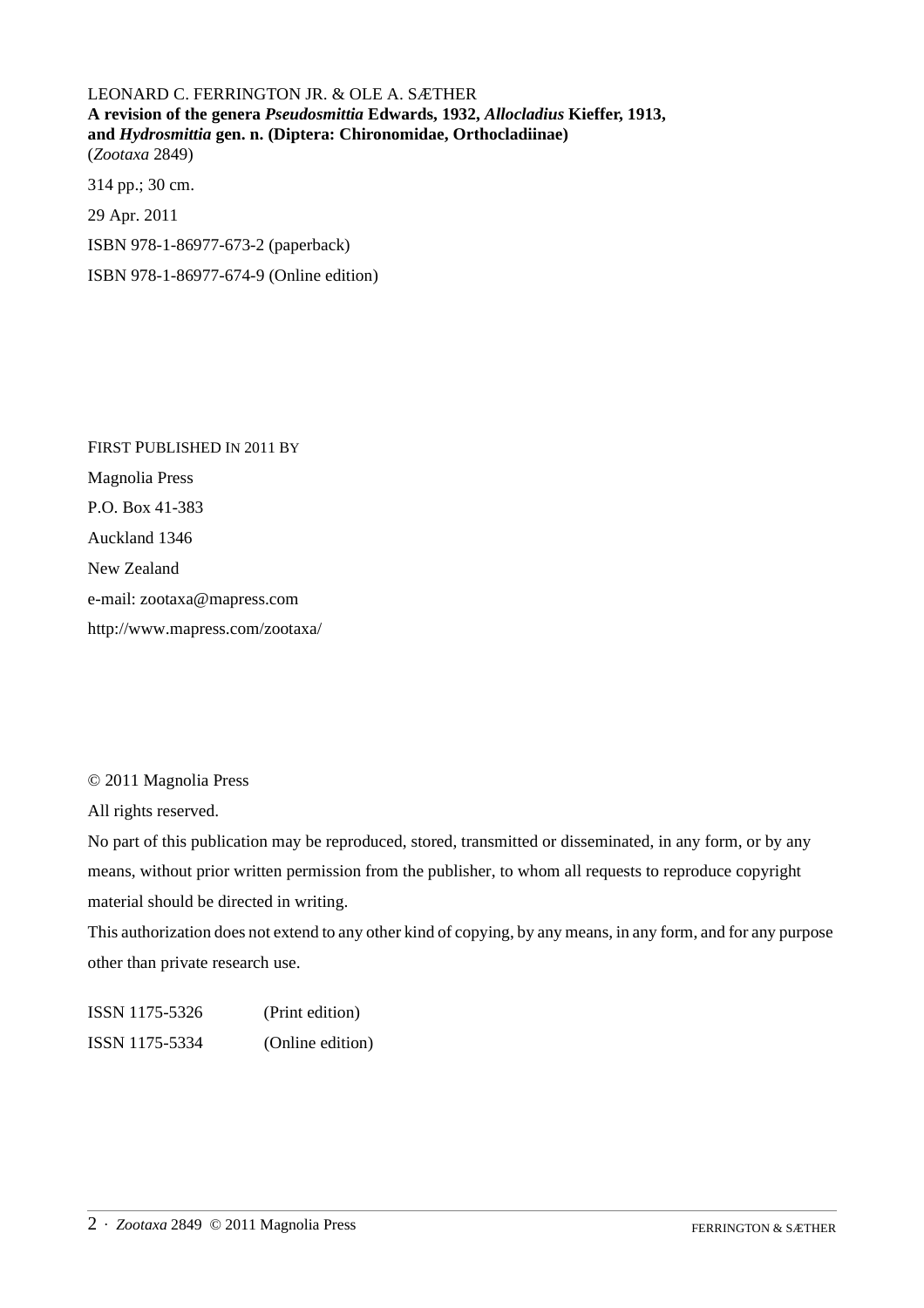## **Table of contents**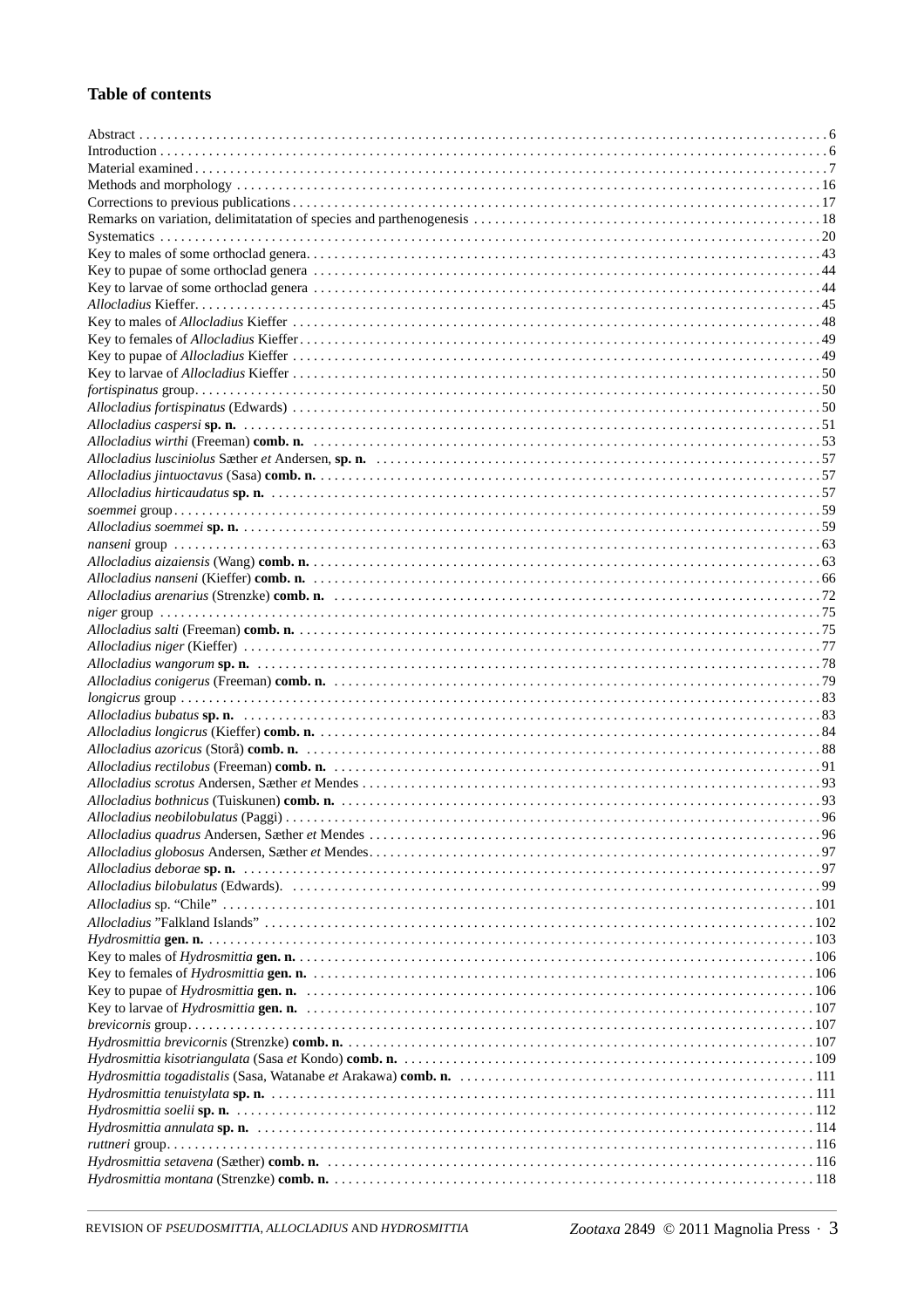|                               | 221 |
|-------------------------------|-----|
|                               |     |
|                               |     |
|                               |     |
|                               |     |
| $conjuncta group \dots 11228$ |     |